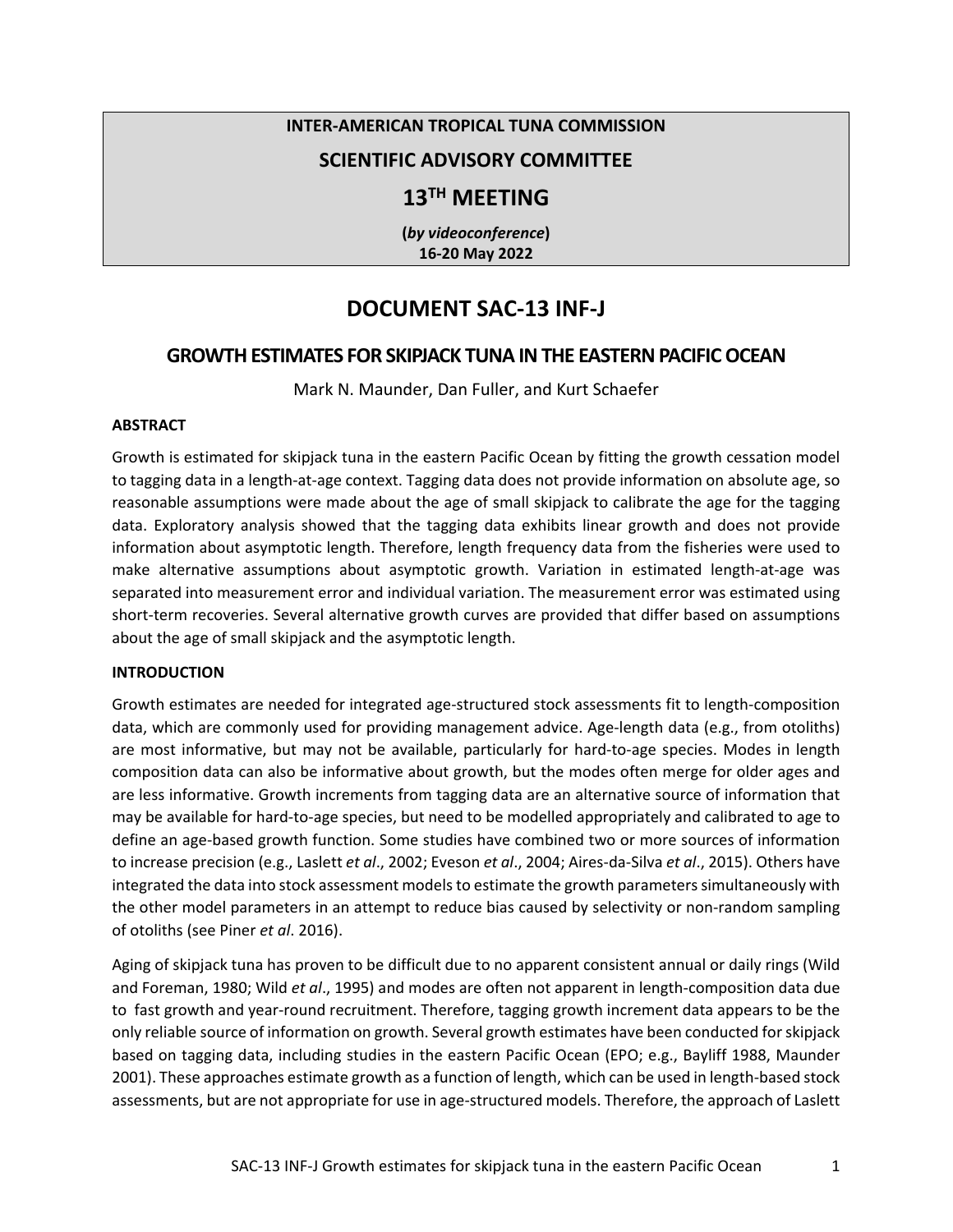*et al.* (2002) should be used (e.g., Aires-da-Silva *et al.* 2015), which is based on the standard approach to estimate growth from age-length data but can be fit to tagging growth increment data. The main concept is to estimate the age at release so that each tag has two age-length data points that can be fit by the model, one at release and one at recapture, conditioned on the estimated age. The standard approach is to treat the age as a random effect and integrate over age to implement the estimation method (Laslett *et al.* 2002; Aires-da-Silva *et al.* 2015), but treating the age as a fixed effect has also been used (Maunder *et al.* 2018).

The approach of Laslett *et al.* (2002) requires at least some age-length data for one or more ages to scale the growth curve with respect to age. Since skipjack cannot be reliably aged, this type of information is not available. Fortunately, absolute age is not necessary for the skipjack age-based stock assessment. This is because recruitment is assumed to be independent of stock size and therefore knowing the lag between when spawning occurs and when the fish recruit to the fishery is not necessary. The growth curve can then be fit by making a reasonable assumption about the length at a given age (e.g., the age at recruitment to the fishery) or other similar assumption (e.g., setting the value of  $t_0$  in the von Bertalanffy growth curve). Using length-based processes or the same aging assumptions in age-based processes (e.g., natural mortality, selectivity, and maturity) will adjust the stock assessment model appropriately for the assumed age at entry to the fishery. Sensitivity of the results from the stock assessment model to the assumptions about age can be used to check this concept.

Previous analyses of data from tropical tunas have had difficulty estimating the asymptotic length due to lack of data from old individuals (e.g., Aires-da-Silva *et al.,* 2015). This is due to difficulty aging tropical tunas using annual rings in otoliths, problems resolving daily increments in otoliths for individuals greater than about age 5 years, and very low recovery rates from old individuals. Therefore, assumptions may need to be made about the asymptotic length to ensure a reasonable value is obtained or whether convergence is even possible in the estimation algorithm.

Exploratory analysis showed that for the lengths of skipjack tagged in the EPO, there was little, if any, reduction in growth rates. Therefore, standard fisheries growth curves may not be appropriate to model the growth of skipjack. Therefore, we focus on using the growth cessation model (Maunder *et al*. 2018) that allows for linear growth for young individuals with a rapid cessation in growth rates at large sizes. This allows flexibility in assumptions about the growth curve beyond the range of the data, which may be useful in looking at the sensitivity of the stock assessment to assumptions about why no large skipjack are seen in the purse-seine catch (dome-shape selectivity, high rates of natural mortality for older individuals, high rates of fishing mortality, rapid cessation in growth, or a combination of these).

We fit the growth cessation model to tag growth increment data for skipjack tuna in the EPO using a modified version of the approach described in Aires-da-Silva *et al.* (2015). The model explicitly includes measurement error and individual growth variation.

# **METHODS**

The approach is based on that presented in Aires-da-Silva *et al.* (2015), which can be separated into 1) a model that describes length-at-age, 2) a model that describes variation of length-at-age, 3) a model that describes the observation process, and 4) the inference procedure.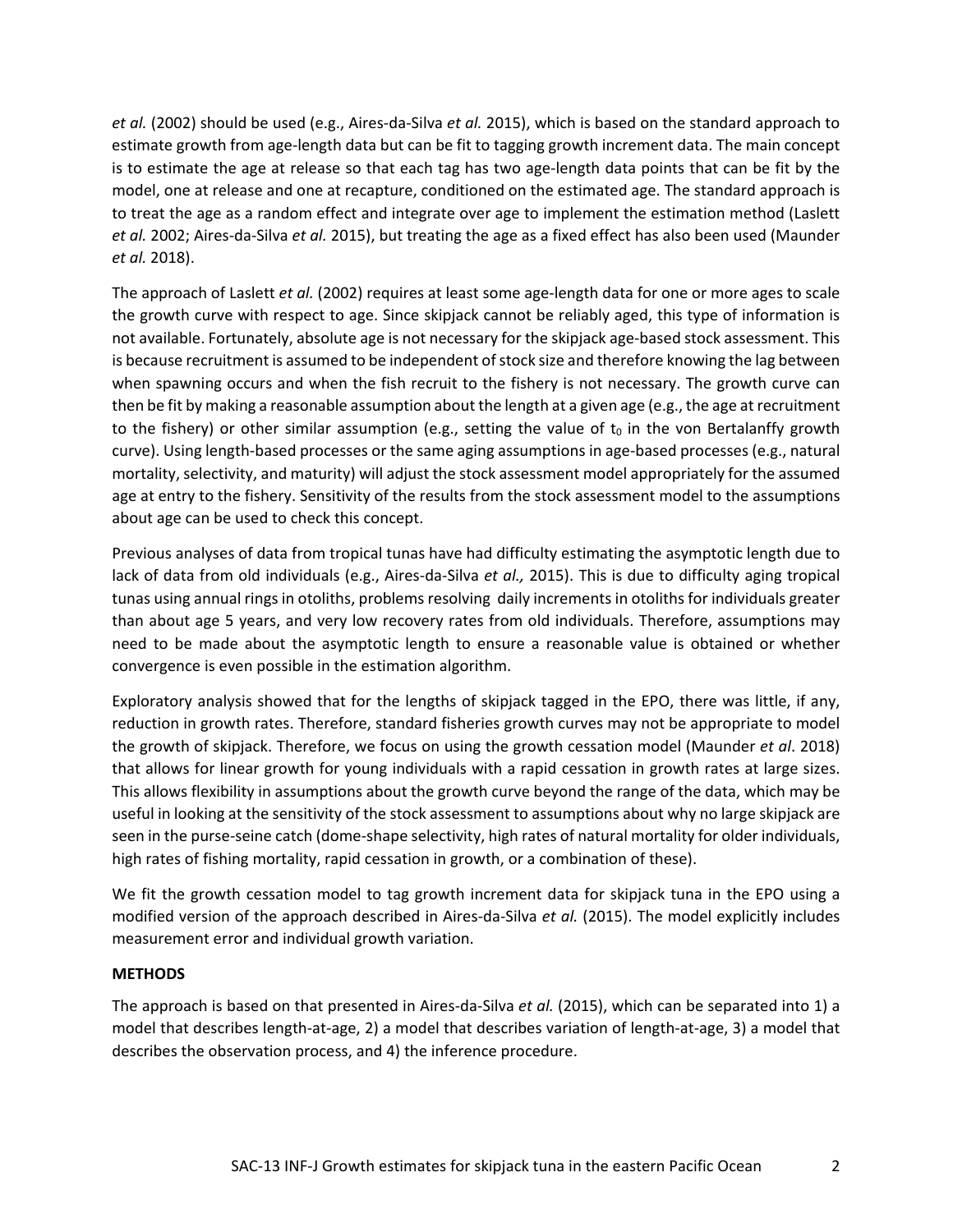#### **Length-at-age (growth) model**

The growth cessation model (Maunder *et al.,* 2018), which may be more suitable for tunas, is used. This model allows for linear growth at young ages and a rapid reduction in growth at old ages, if required.

$$
L_a = L_0 + r_{max} \left[ \frac{\ln(e^{-ka_{50}} + 1) - \ln(e^{k(a - a_{50})} + 1)}{k} + a \right]
$$

Where  $L_0$  is the length at age 0,  $r_{max}$  is a parameter relating to the maximum growth rate,  $k \ge 0$  is the steepness of the logistic function that models the reduction in the growth increment and  $a_{50}$  is the age of the logistic function's midpoint. *L*<sub>0</sub> can be defined based on the length at a given age (e.g., age at entry to the fishery).

$$
L_0 = L_a - r_{max} \left[ \frac{\ln(e^{-ka_{50}} + 1) - \ln(e^{k(a - a_{50})} + 1)}{k} + a \right]
$$

The asymptotic length is a parameter of the von Bertalanffy and Richards models, but has to be derived for the growth cessation model. This can be done by integrating the growth equation over infinite time (pers. com. Ian Taylor).

$$
\int_0^{\infty} \frac{r_{max}}{1 + exp(k(a - a_{50}))} da = \frac{r_{max} ln(e^{ka_{50}} + 1)}{k}
$$

*a50* can then be calculated as a function of *Linf*.

$$
a_{50} = \frac{\ln\left(e^{\frac{k(L_{\infty}-L_0)}{r_{max}}} - 1\right)}{k}
$$

Reparametrizing the model by prespecifying both the asymptotic length and length at another age produces challenging or impossible algebra to find an algebraic solution for use in the model. However, since skipjack has constant growth for much of its life span, the formula for  $L_0$  can be simplified to an approximation for a fixed length for a given young age.

$$
L_0 = L_a - r_{max}a
$$

Therefore, the reparameterization can be easily made:

$$
a_{50} = \frac{\ln\left(e^{\frac{k(L_{\infty} - L_{fix} + r_{max} a_{fix})}{r_{max}}} - 1\right)}{k}
$$

Where *Lfix* is the specified length at a young age *afix.*

#### **Variation of length-at-age**

Following Aires-da-Silva *et al*. (2014), a linear relationship is assumed between the variation of length-atage and length.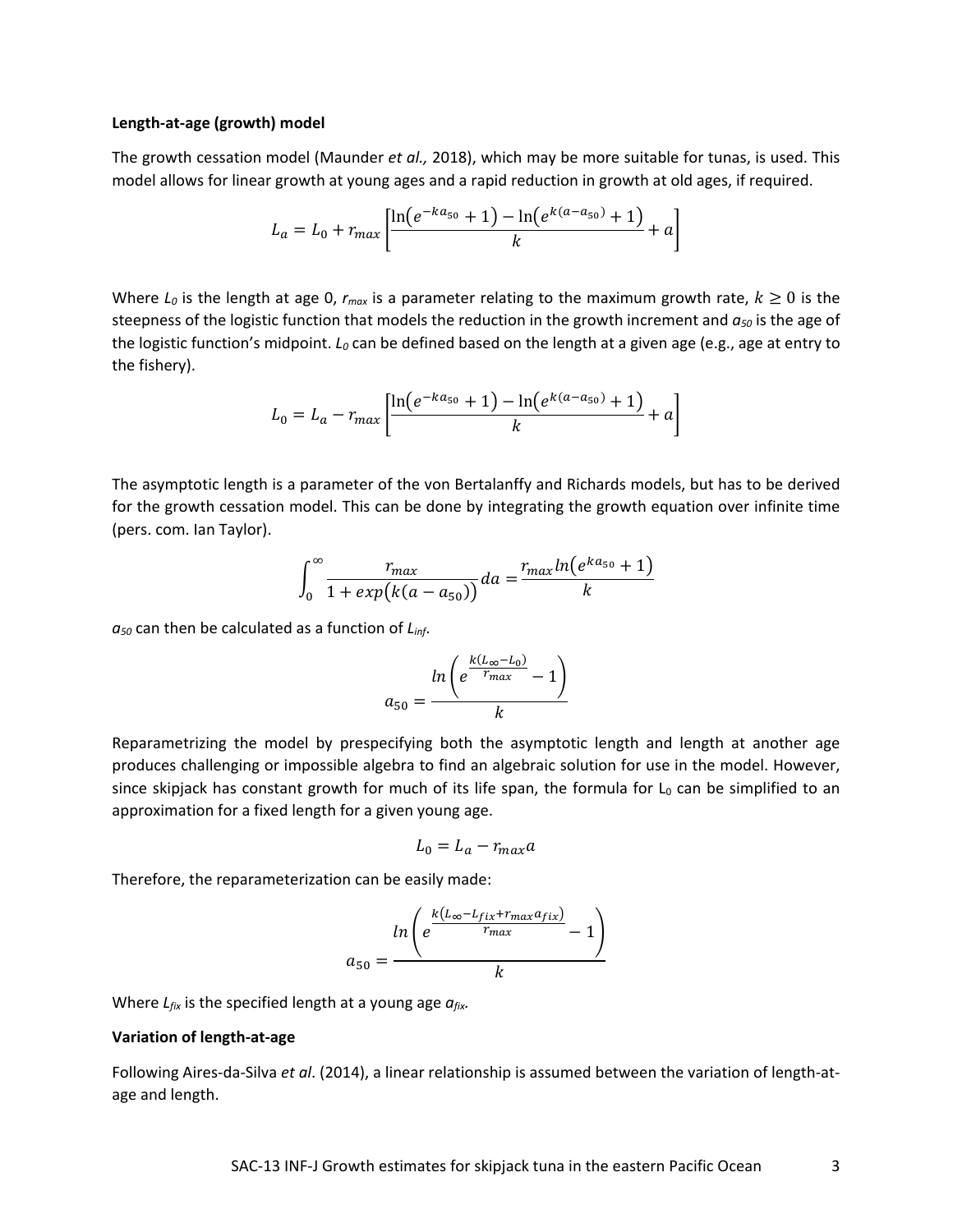$\sigma_L = \alpha + \beta L$ 

To avoid numerical errors when  $\sigma_L \leq 0$ , it is assumed that  $\sigma_L$  increases with length so  $\beta > 0$  and we also assume  $\alpha > 0$ .

#### **Observation model**

We include both measurement error and process variation in the growth model. Robust likelihoods were considered to deal with transcription and other errors following Maunder (2001), but initial analyses were unstable and we chose to explicitly remove outliers instead. Short-term recoveries can inform the measurement error. Unlike Maunder (2001), who only included a single measurement error due to the use of a length-based growth model, we included measurement error in both the release length and the recapture length. The measurement error parameters could differ between length at release and length at recapture. Length at release is usually measured by trained personal with the appropriate equipment, but the fish is alive, and measurements are taken quickly, which may induce error. Recaptured fish are typically measured dead, but other factors may create measurement errors, the measurer may be untrained or use an inappropriate tool.

We assume that the individual variation of length-at-age and the measurement error are both normally distributed.

$$
L_{obs} = L_{pred} + \varepsilon_L + \varepsilon_m
$$

Where  $\varepsilon_L \sim N[0, \sigma_L^2]$  is the process variation and  $\varepsilon_m \sim N[\mu_m, \sigma_m^2]$  is the measurement error. We assume that the measurement error is unbiased ( $\mu_m = 0$ ).

The likelihood function is

$$
\ell(\boldsymbol{\theta}|\boldsymbol{L}) = \frac{1}{\sqrt{2\pi(\sigma_L^2 + \sigma_m^2)}} exp\left(-\frac{\left(L_{obs} - L_{pred}\right)^2}{2(\sigma_L^2 + \sigma_m^2)}\right)
$$

Where  $\theta$  represents the parameters to be estimated.

The total negative log-likelihood is simply the sum of the negative log-likelihood for all releases added to the sum of the negative log-likelihood for all recaptures.

Rather than formulating an integrated model for the measurement error, we simply evaluate the random error in short-term recoveries for which the growth is negligible, such that process error would also be negligible. When both measurement error and individual variation of length-at-age are both a linear function of length, then they will be completely confounded. The variation of length-at-age could be a function of age, but since in this study growth for the ages sampled is a linear function of age, then a standard deviation that is a linear function of growth is essentially identical to a linear function of age. Therefore, the measurement error standard deviation cannot be estimated simultaneously with the standard deviation for variation of length-at-age. We determine the measurement error standard deviation using a model that estimates three parameters 1) the length at release of each short-term recovery  $(L_{est})$ , 2) the growth rate as a function of the time at liberty, and 3) the standard deviation of the measurement error  $(\sigma_m)$ . The observed length at release and length at recovery can be fit using the same likelihood function. For simplicity, we assume that the distribution (i.e., the standard deviation) for the measurement error in the length at release and in the length at recapture is the same.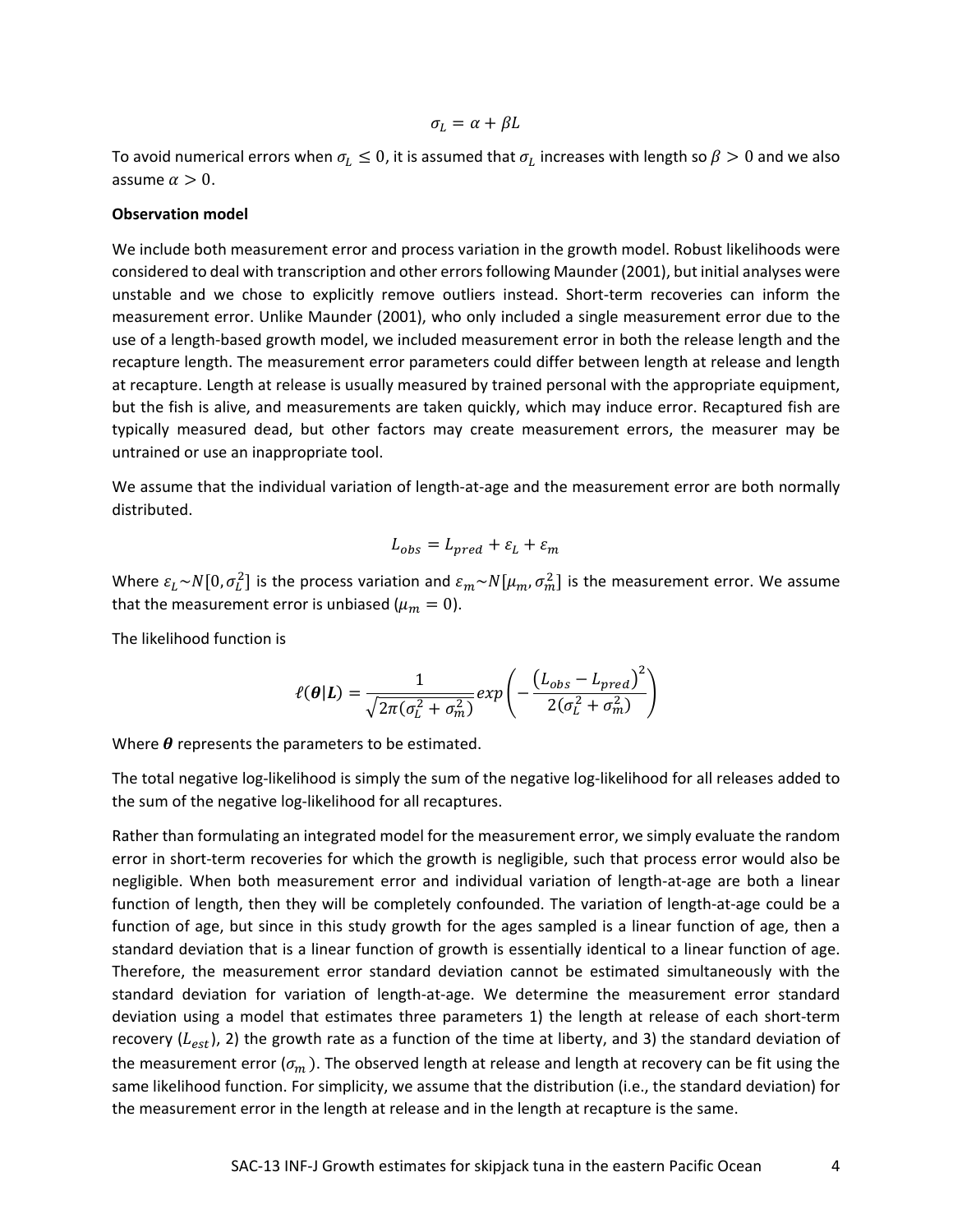$$
\ell(\boldsymbol{\theta}|L) = \frac{1}{\sqrt{2\pi(\sigma_m^2)}} exp\left(-\frac{(L_{obs} - L_{pred})^2}{2(\sigma_m^2)}\right)
$$

where *Lpred = Lest* for the release length and *Lpred = Lest + γt* for the recapture length. *t* is the time at liberty.

The length at recapture was adjusted for shrinkage. We used the relationship with length developed for bigeye tuna by Schaefer and Fuller (2006):

$$
L_f=1.01814L_t+0.1481\,
$$

AIC adjusted for sample size (AICc) was used to choose the best model.

$$
AIC_c = -2lnL + 2K + \frac{2K(K+1)}{n - K - 1}
$$

Initial analysis using tagged fish at liberty less than 20 days encountered convergence issues (high maximum gradient components). For this reason, we did a comprehensive analysis using fish at liberty less than 20 days and at liberty less than 50 days. We then chose the most appropriate model and estimated the parameters in addition for 10, 30, and 40 days at liberty. A linear regression was then applied to this model and the relationship was extrapolated to determine the measurement error for no days at liberty. Tagged fish at liberty for 20 days or more were then used in the growth analysis.

#### **Inference procedure**

The parameters are estimated using maximum likelihood by minimizing the negative log-likelihood in Template Model Builder (TMB, Kristensen *et al*., 2016). Rather than integrating across age, we simply estimate the age of each release as a parameter following Maunder *et al*. (2018). The number of parameters increases with the number of tagged fish, but there are two data points (length at release and length at recapture) for each parameter (age of the tagged fish). Also, the distribution of ages of released fish is unknown and could be complex (e.g., multi-modal, see Figure 1) and therefore difficult to represent with a distributional assumption. The age at recapture is simply the age at release plus the time at liberty.

### **Data**

The tagging data was derived from IATTC tagging cruises conducted in the EPO during 2000 to 2020. Only data with recovery lengths measured by IATTC Field Office Personnel and for which the recapture date was considered of high confidence was used in the analyses. A few tags were eliminated due to missing data. We also eliminated three tags that had large negative annual growth rates. This resulted in a total of 337 tags of which 58 had a time at liberty of less than 50 days, which were used to estimate the measurement error, leaving 279 tags to use in the analysis.

We removed outliers including 10 negative values less than -0.1 and 4 positive values greater than 0.2 cm per day.

#### **Scenarios**

The size of first entry into the fishery is around 30 cm and the smallest skipjack in the tagging data to use in the analysis is 37 cm. The estimates of age are unreliable for skipjack tuna in the EPO (Wild and Foreman, 1980; Wild *et al*. 1995). Recent WCPO assessments estimated an age-class 1 quarter fish to be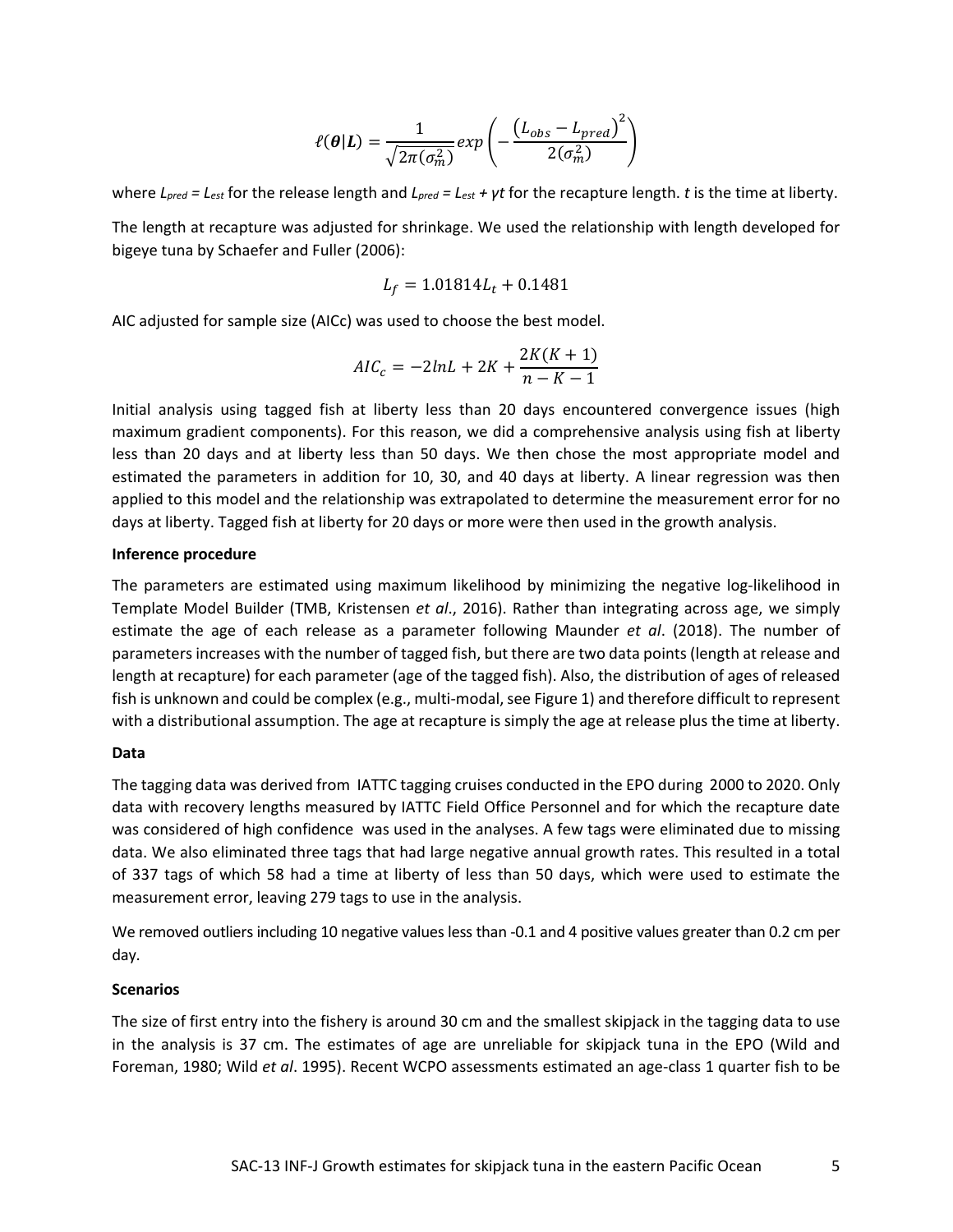23 cm (Vincent *et. al.,* 2019). Therefore, we assume that a 37 cm fish is about 2 quarters old. To test the sensitivity to this assumption we also looked at ages 3 quarters and 4 quarters.

Initial analyses indicated that convergence of the estimation method was an issue due to lack of information about the asymptotic length. Therefore, the scenarios were run with different assumptions about asymptotic length. A guess at the asymptotic length was made based on visual inspection of the length-composition data and assuming an asymptotic selectivity curve. The purse-seine fishery suggests using a range of 65-75 cm (Figure 4), while the longline fishery suggests using a range from 85-95 cm (Figures 5 and 6). However, the standard deviation of the variation of length-at-age should be taken into consideration (e.g., sd = 80 cm x 0.03 = 2.4 such that 2.5% of the lengths would be  $80 + 2.4$  x 2 = 84.8 cm and larger). Therefore, we choose values of 75, 80, 85 cm for the asymptotic length.

## **RESULTS**

## **Measurement error**

The models had convergence issues with high maximum gradient components, large standard errors and sensitivity to starting values when the data was restricted to tagged fish at liberty for less than 20 days (Table 1). There were only 27 fish (54 data points that include two measurements for each fish, the length at release and the length at recovery). The best model based on AICc included both the intercept of the linear relationship between the measurement error standard deviation and length and the growth rate. The second best model, which was 0.69 AICc units worse, only included the slope of the linear relationship and the growth rate. The third best model, which was 1.92 AICc units worse, included the slope of the linear relationship and the growth rate. The convergence issues did not occur when the data was restricted to tagged fish at liberty for less than 50 days. This data selection resulted in 58 fish (116 data points). The best model based on AICc included both the slope of the linear relationship and the growth rate and the second best model included just the slope and was 1.17 AICc units worse.

Due to the convergence issues of the model that only used tagged fish at liberty for less than 20 days, we used the results of the analysis that used tagged fish at liberty for less than 50 days to choose the best model, which estimated the slope of the linear relationship and the growth rate. This model then was applied to the other limits on the tagged fish days at liberty. The estimated slope parameters had a very strong linear relationship with the cutoff days at liberty (Figure 1). The extrapolated value for zero days at liberty that represents measurement error (i.e., the intercept of the linear relationship) is 0.0222. This value was used in the growth analysis.

# **Growth estimates**

A simple linear model of annual growth rate [(length at recovery – length at release)/time at liberty] versus the average length [(length at release + length at recovery)/2] was fit as an exploratory analysis. The results determined that the intercept is significant, but the slope is not. The mean increment is 27.49 cm per year.

The models have convergence issues with large maximum gradient components and in some cases the likelihood is larger indicating that the shape of the curve extending from the length of the last tagging data point to the asymptotic length is not well determined, although the standard errors are small (Table 2). The shape is controlled by the parameter K, which varies a lot among scenarios, while the other parameters do not. All models essentially estimate a linear increase in mean length with an average of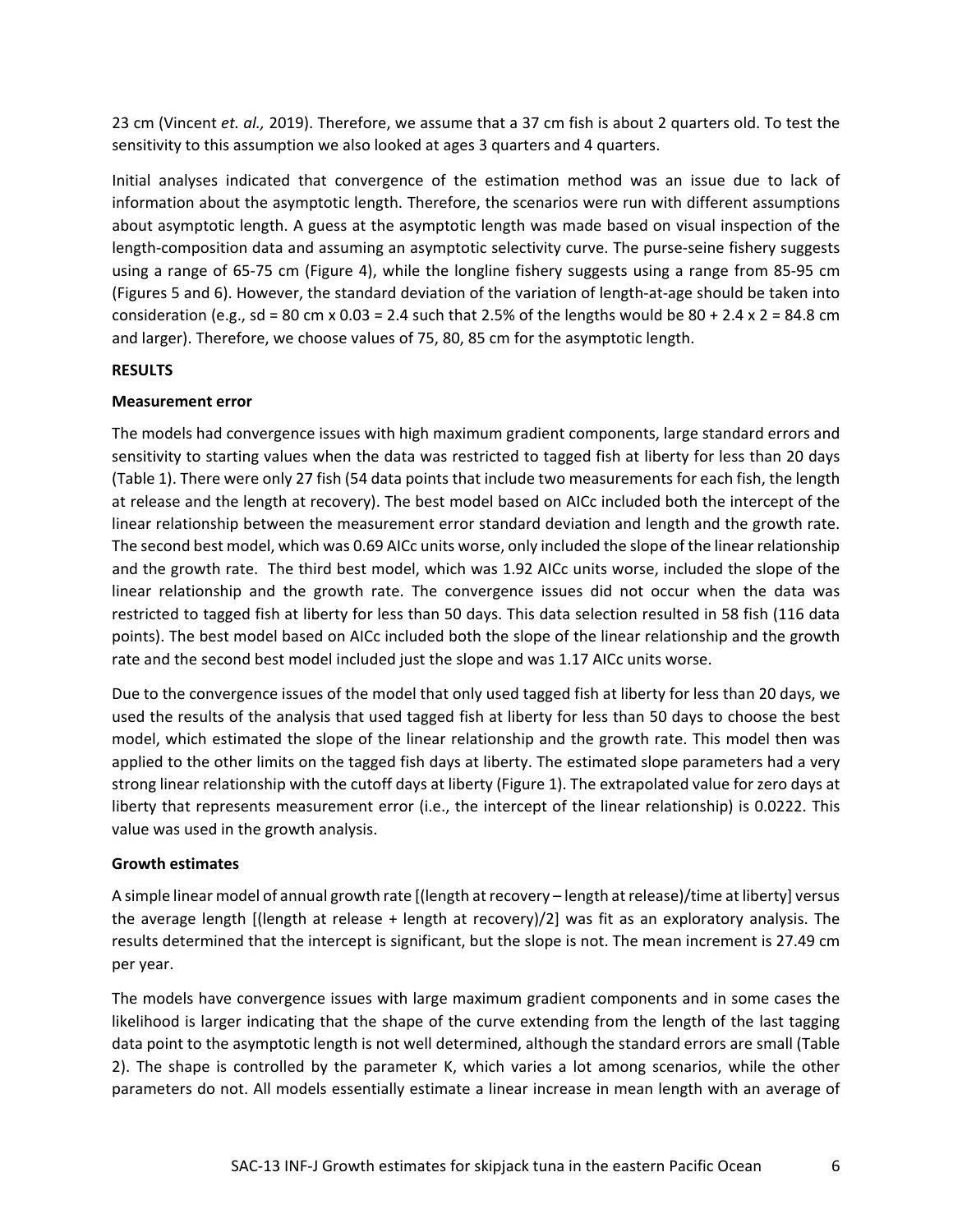26.64 cm per year for the range of ages/lengths covered by the tagging data. Increasing the asymptotic length simply extends the model to larger lengths.

The estimates of individual variation are small indicating that there is little variation in growth rates among individuals, which is consistent with the low variation seen in otolith data despite the issues with aging (Wild and Forman 1980).

# **DISCUSSION**

The model essentially estimates a linear increase in mean length for the range of ages/lengths fcovered by the tagging data (Figure 7). Therefore, there is no information to differentiate between the different values for the asymptotic length. Increasing the asymptotic length simply extends the model to larger lengths. The models have convergence issues with large maximum gradient components indicating that the shape of the curve extending from the length of the last tagging data point to the maximum length is not well determined. Essentially, the only parameter that is estimable is  $R_{\text{max}}$ , which is the linear growth rate, which is about 26.64 cm per year.

The growth rate for the lengths of individuals caught by the purse-seine fishery is well determined by the tagging data and can be used in stock assessments. However, there is no information on the growth rates of larger and older individuals, including asymptotic length and whether there is cessation with age. Any stock assessment will have to be robust to these assumptions.

Previous studies provide similar magnitude estimates of growth rates but estimate a decline with length over the range of lengths caught in the purse seine fishery (Table 3 and Figure 8). It is not clear why those studies show a decline in growth with length, while this study does not. These studies may have been less rigorous in the quality of the length measurements and the dates of recovery. In addition, they did not adjust for shrinkage. In future studies, shrinkage estimates specifically for skipjack should be used. Less than 10% of the data used in Maunder (2001) were at liberty 50 days or more, the quality of the data may be variable, captures were more coastal, and selectivity/vulnerability to the gear may have biased recaptures of larger individuals.

# **REFERENCES**

Aires-da-Silva, A.M., M.N. Maunder, K.M. Schaefer, D.W. Fuller. 2015. Improved growth estimates from integrated analysis of direct aging and tag-recapture data: an illustration with bigeye tuna (Thunnus obesus) of the eastern Pacific Ocean with implications for management. Fisheries Research. 163:119-126.

Bayliff, W.H. 1988. Growth of skipjack, Katsuwonus pelamis, and yellowfin, Thunnus albacares, tunas in the eastern Pacific Ocean, as estimated from tagging data. Inter- American Tropical Tuna Commission, Bulletin, 19 (4): 307-385.

Eveson, J.P., Laslett, G.M., Polacheck, T., 2004. An integrated model for growth incorporating tag– recapture, length-frequency, and direct aging data. Can. J. Fish. Aquat. Sci. 61, 292–306.

Ianelli, J.N. 1993. Studies on the population structure of skipjack tuna, *Katsuwonus pelamis*, in the central and eastern Pacific Ocean. A dissertation submitted in partial fulfillment of the requirements for the degree of Doctor of Philosophy, University of Washington.

Joseph, J. and Calkins, T.P. 1969. Population dynamics of the skipjack tuna (*Katsuwonus pelamis*) of the eastern Pacific Ocean. Inter-American Tropical Tuna Commission, Bulletin, 13 (1): 1-273.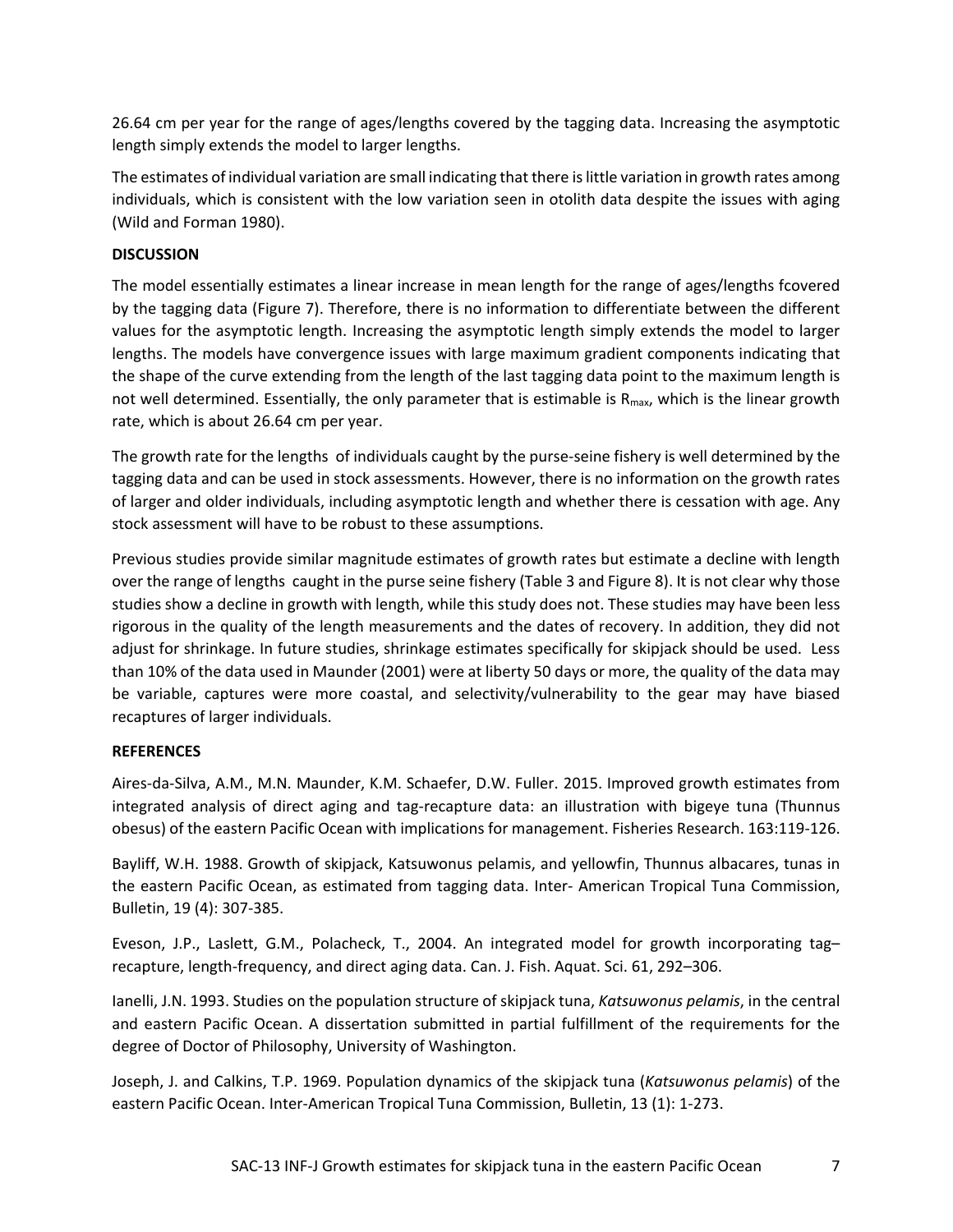Kristensen, K., Nielsen, A., Berg, C.W., Skaug, H., Bell, B.M., 2016. TMB: automatic differentiation and laplace approximation. J. Stat. Softw. 70, 1–21.

Laslett, G.M., Eveson, J.P., Polacheck, T., 2002. A flexible maximum likelihood approach for fitting growth curves to tag–recapture data. Can. J. Fish. Aquat. Sci. 59, 976–986.

Maunder, M.N., 2001. Growth of skipjack tuna (Katsuwonus pelamis) in the eastern Pacific Ocean, as estimated from tagging data. Bull. Inter-Am. Trop. Tuna Commn. 21, 529–571.

Maunder, M.N., Deriso, R.B., Schaefer, K.M., Fuller, D.W., Aires-da-Silva, A.M., Minte‑Vera, C.V., Campana, S.E. 2018. The growth cessation model: a growth model for species showing a near cessation in growth with application to bigeye tuna (Thunnus obesus). Marine Biology. 165(76).

Piner, K. R., Lee, H. H. and Maunder, M. N. 2016. Evaluation of using random-at-length observations and an equilibrium approximation of the population age structure in fitting the von Bertalanffy growth function. Fisheries Research. 180: 128-137.

R Core Team, 2017. R: A Language and Environment for Statistical Computing. R Foundation for Statistical Computing, Vienna, Austria.

Vincent, M.T., Pilling, G.M., Hampton, J. 2019. Stock assessment of skipjack tuna in the western and central Pacific Ocean. WCPFC-SC15-2019/SA-WP-05-Rev2

Wild, A., Foreman, T.J., 1980. The relationship between otolith increments and time for yellowfin and skipjack tunas marked with tetracycline. Inter-Amer, Trop. Tuna Comm. Bull. 17: 507-560

Wild, A., Wexler, J.B., Foreman, T.J., 1995. Extended studies of increment deposition rates in otoliths of yellowfin and skipjack tunas. Bulletin of Marine Science, 57(2), 555-562.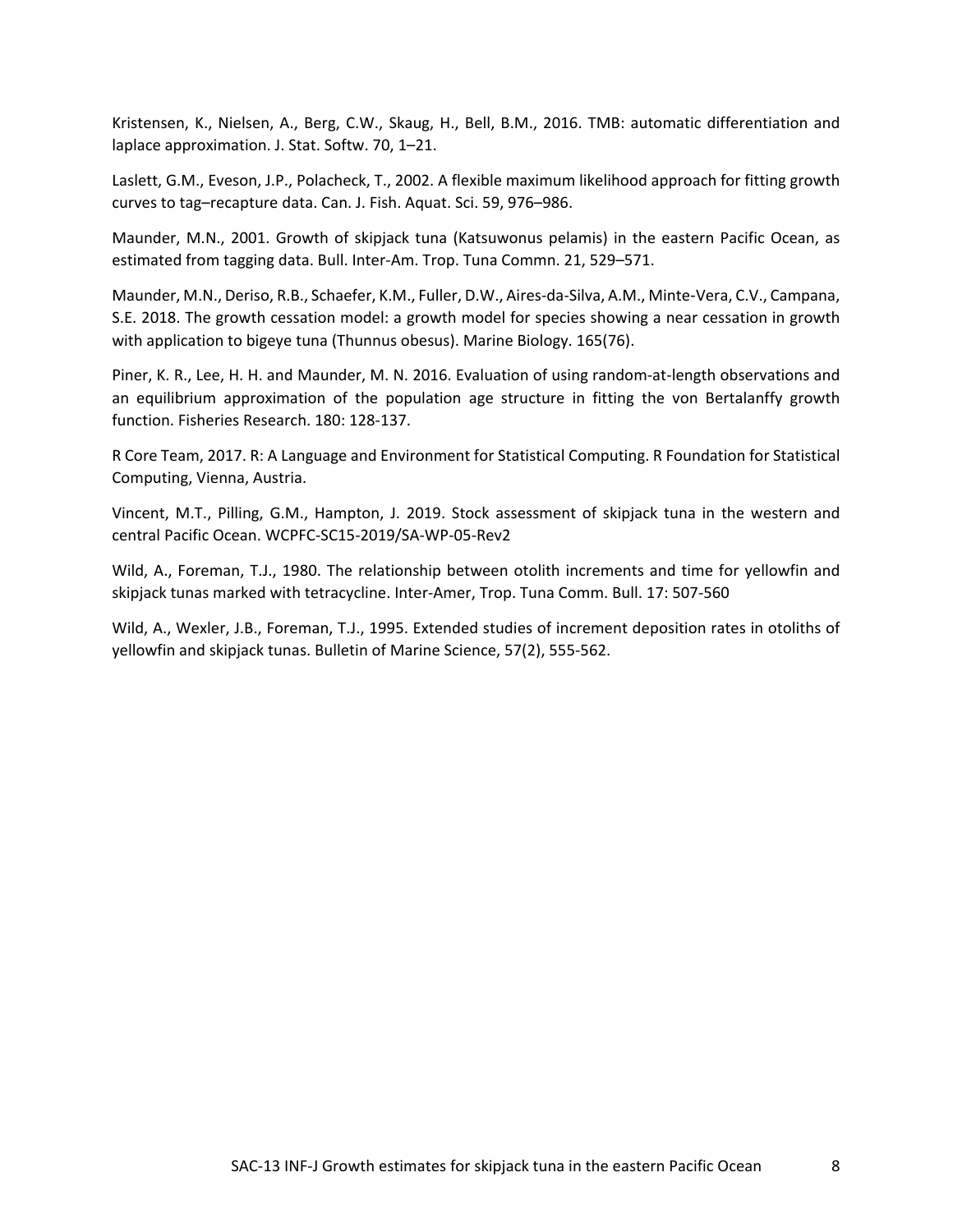

**FIGURE 1.** The estimated relationship between the number of days at liberty used to constrain the data and the estimate of the slope of the linear relationship between length and the measurement error standard deviation. The intercept (0.0222) is used to determine the length coefficient to estimate the measurement error (i.e., sd = 0.0222L) used in the growth analysis.

**FIGURA 1**. La relación estimada entre los números de días en libertad utilizados para delimitar los datos y la estimación de la pendiente de la relación lineal entre la talla y la desviación estándar del error de medición. El intercepto (0.0222) se utiliza para determinar el coeficiente de la talla para estimar el error de medición (es decir, sd = 0.0222L) utilizado en el análisis de crecimiento.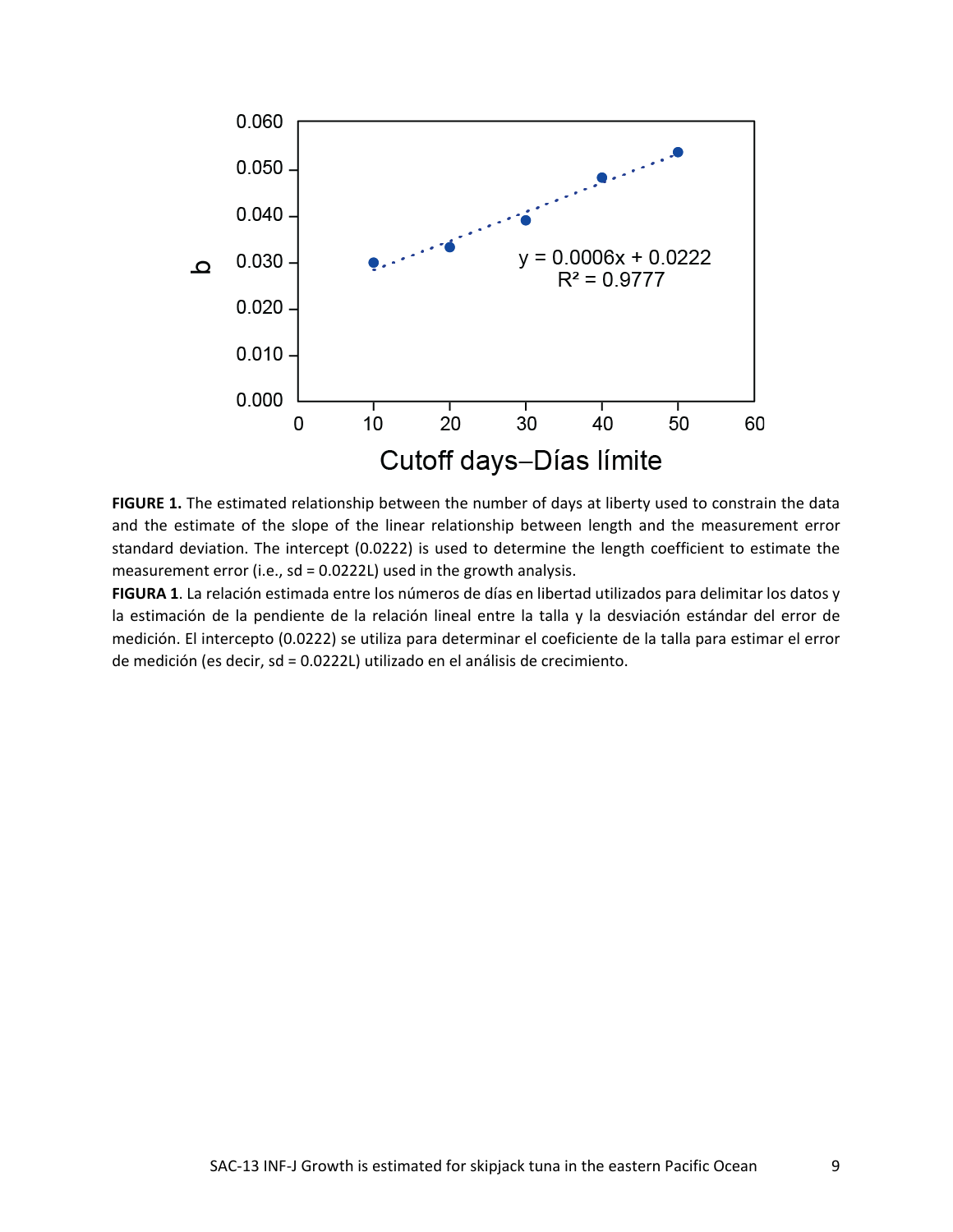

**FIGURE 2**. Frequency distributions of the lengths at release, lengths at recapture, growth increment, and annual growth rates.

**FIGURA 2**. Distribuciones de frecuencias de la talla de liberación, talla de recaptura, incremento de crecimiento y tasas de crecimiento anual.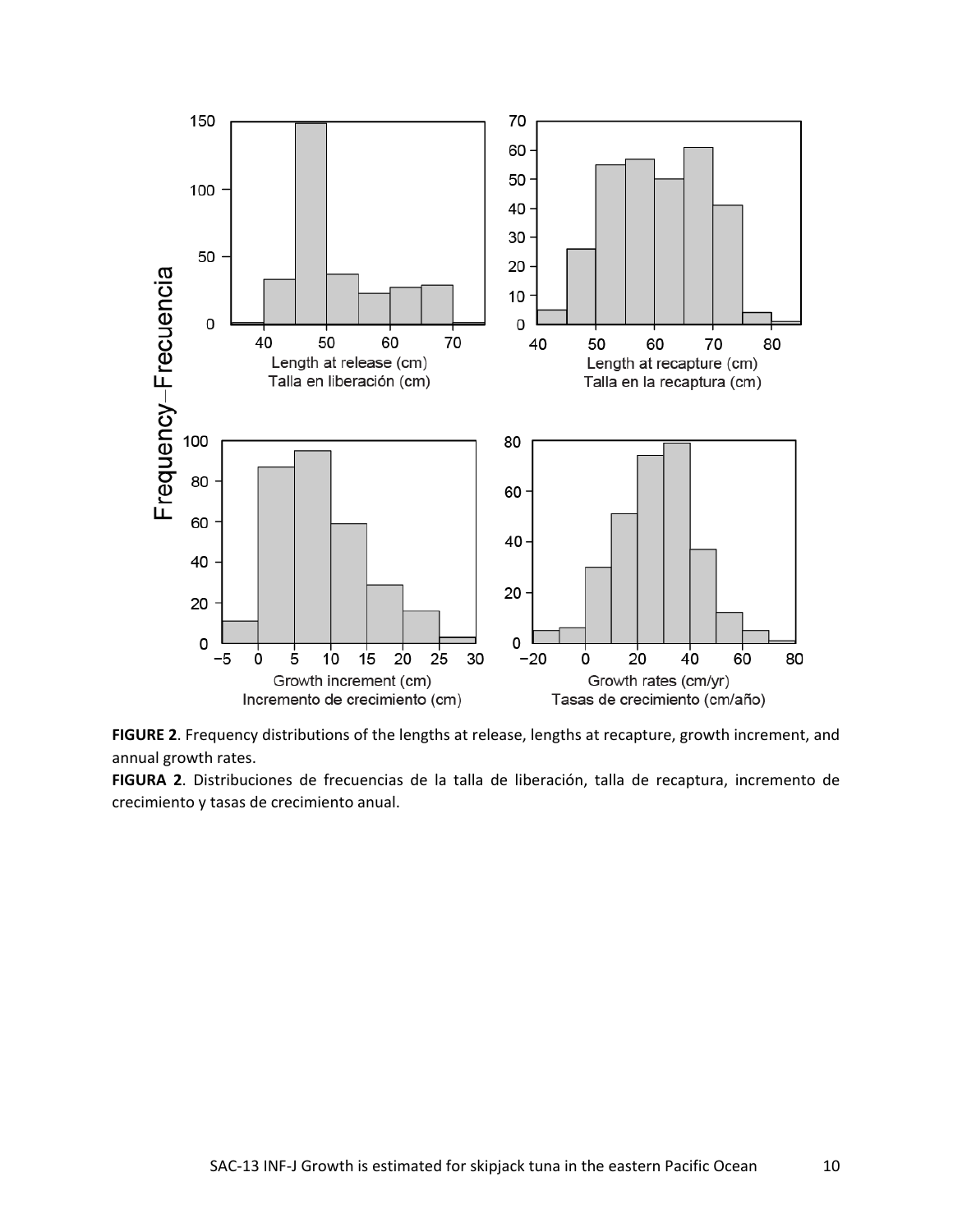

FIGURE 3. Plot of the annual growth rate versus the average length [(release length + recapture length)/2]. **FIGURA 3**. Gráfica de la tasa de crecimiento anual frente a la talla promedio [(talla de liberación + talla de recaptura)/2].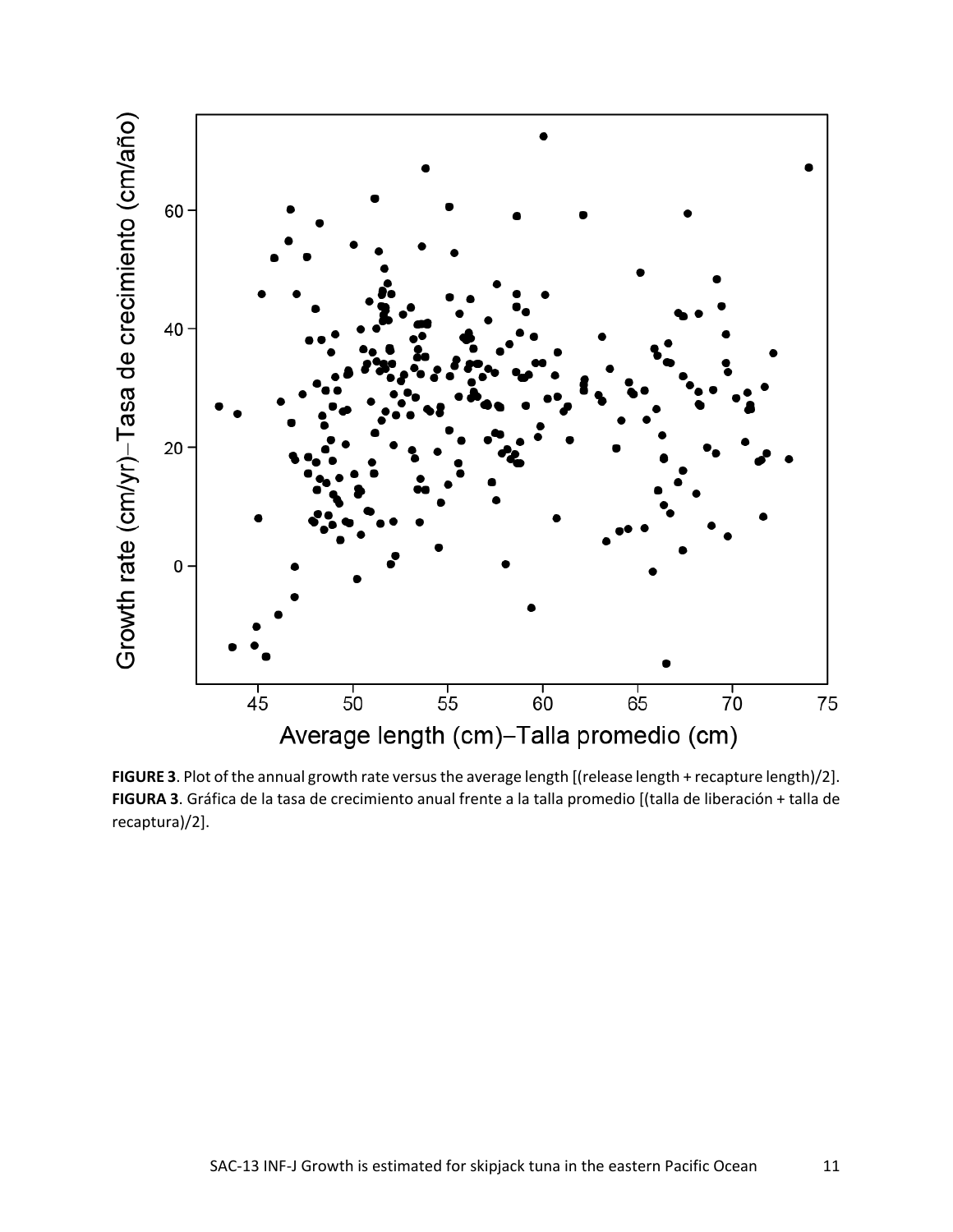

**FIGURE 4**. Skipjack tuna length (cm) frequency distributions in the EPO from the OBJ (top) and NOA (bottom) fisheries for 2000-2019. The right figures simply change the x-axis to show the larger fish in more detail. **FIGURA 4**. Distribuciones de frecuencias de la talla del atún barrilete (cm) en el OPO de las pesquerías OBJ (arriba) y NOA (abajo) de 2000 a 2019. Las figuras de la derecha simplemente cambian el eje 'x' para mostrar los peces más grandes con mayor detalle.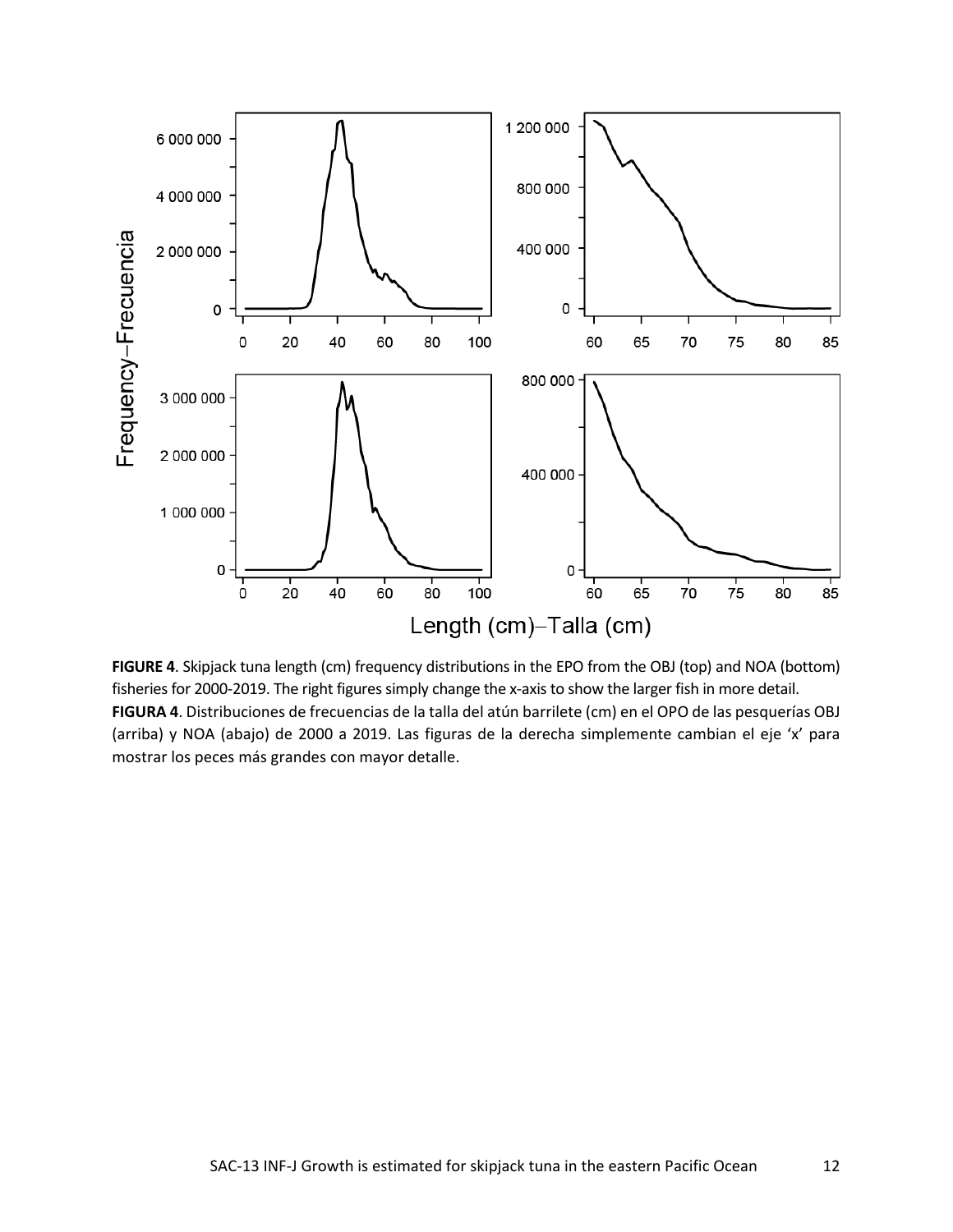

**FIGURE 5**. Skipjack tuna length (cm) frequency distributions in the EPO from the longline fisheries: JPN = Japan, KOR = Korea, PYF = French Polynesia.

**FIGURA 5**. Distribuciones de frecuencias de la talla del atún barrilete (cm) en el OPO de las pesquerías palangreras: JPN = Japón, KOR = Corea, PYF = Polinesia Francesa.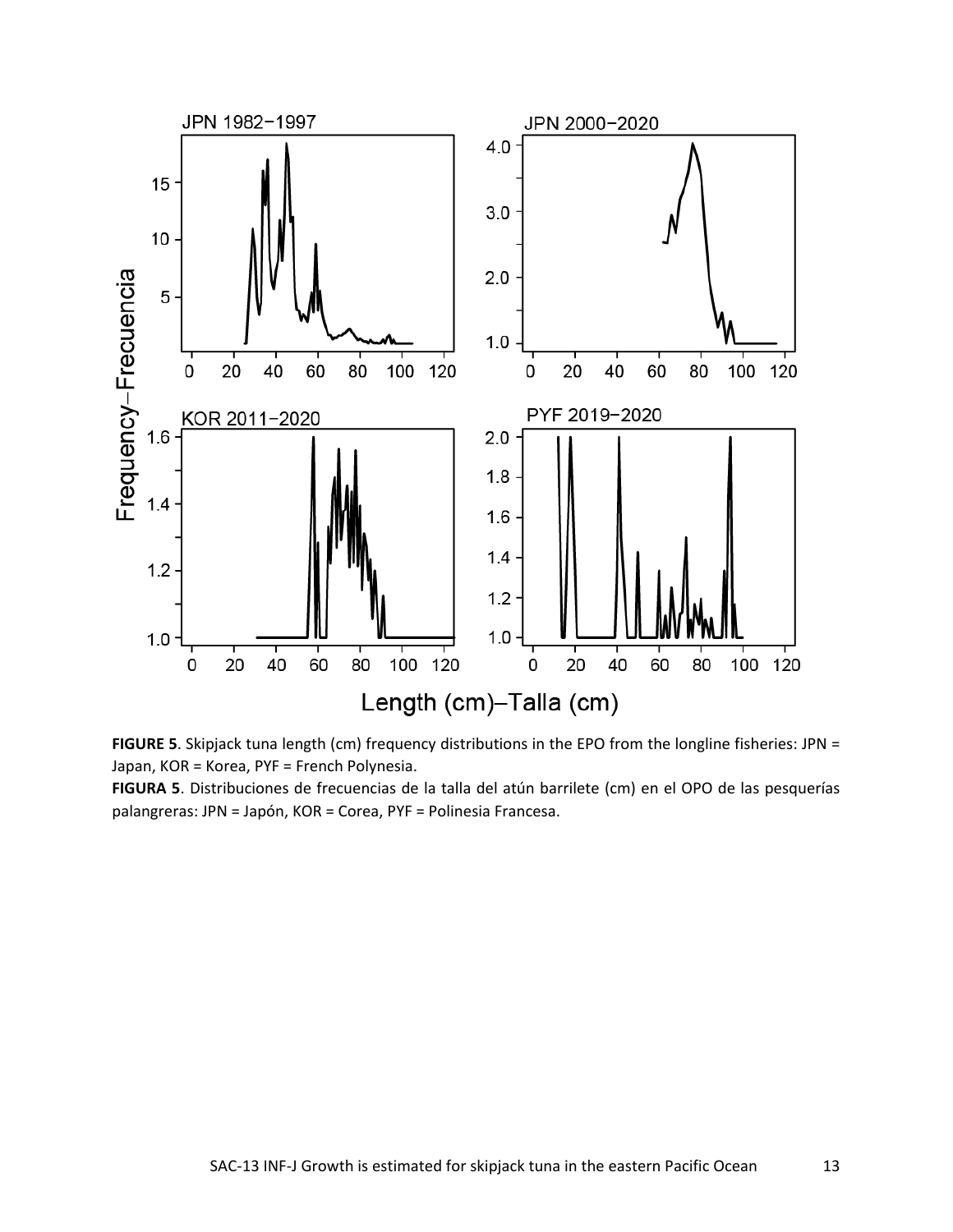



**FIGURA 6**. Distribuciones de frecuencias de la talla del atún barrilete (cm) en el OPO de las pesquerías palangreras: JPN = Japón, KOR = Corea, PYF = Polinesia Francesa. El eje 'x' se ha reducido para mostrar detalles.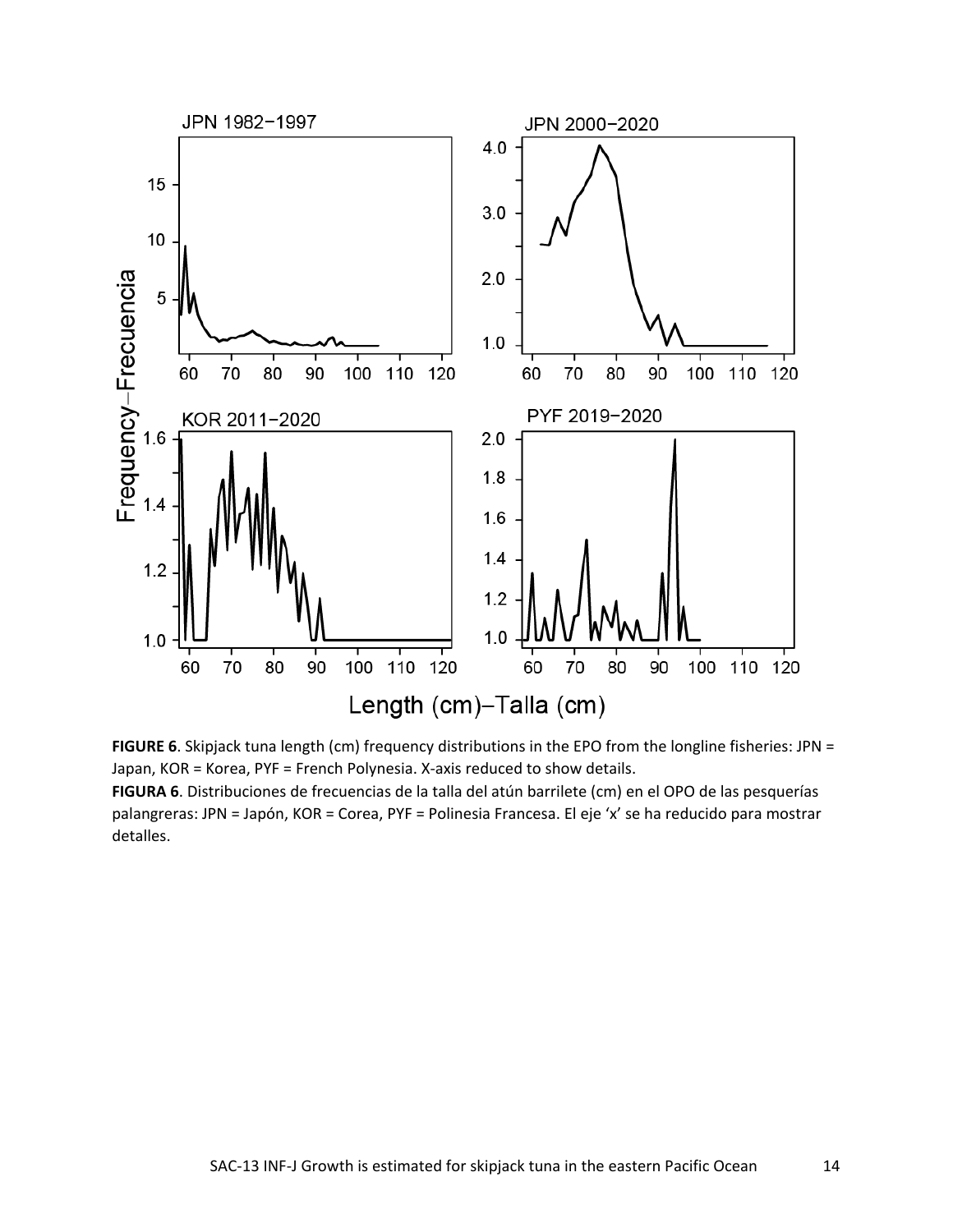

**FIGURE 7.** Estimated growth curves with asymptotic length fixed at 75, 85, 95 and 105cm (lower to upper lines) for different ages at 37cm (red = 0.25, black = 0.5, and blue = 0.75).

**FIGURA 7**. Curvas de crecimiento estimadas con la talla asintótica establecida en 75, 85, 95 y 105 cm (de la línea inferior a la superior) para diferentes edades a 37 cm (rojo = 0.25, negro = 0.5 y azul = 0.75).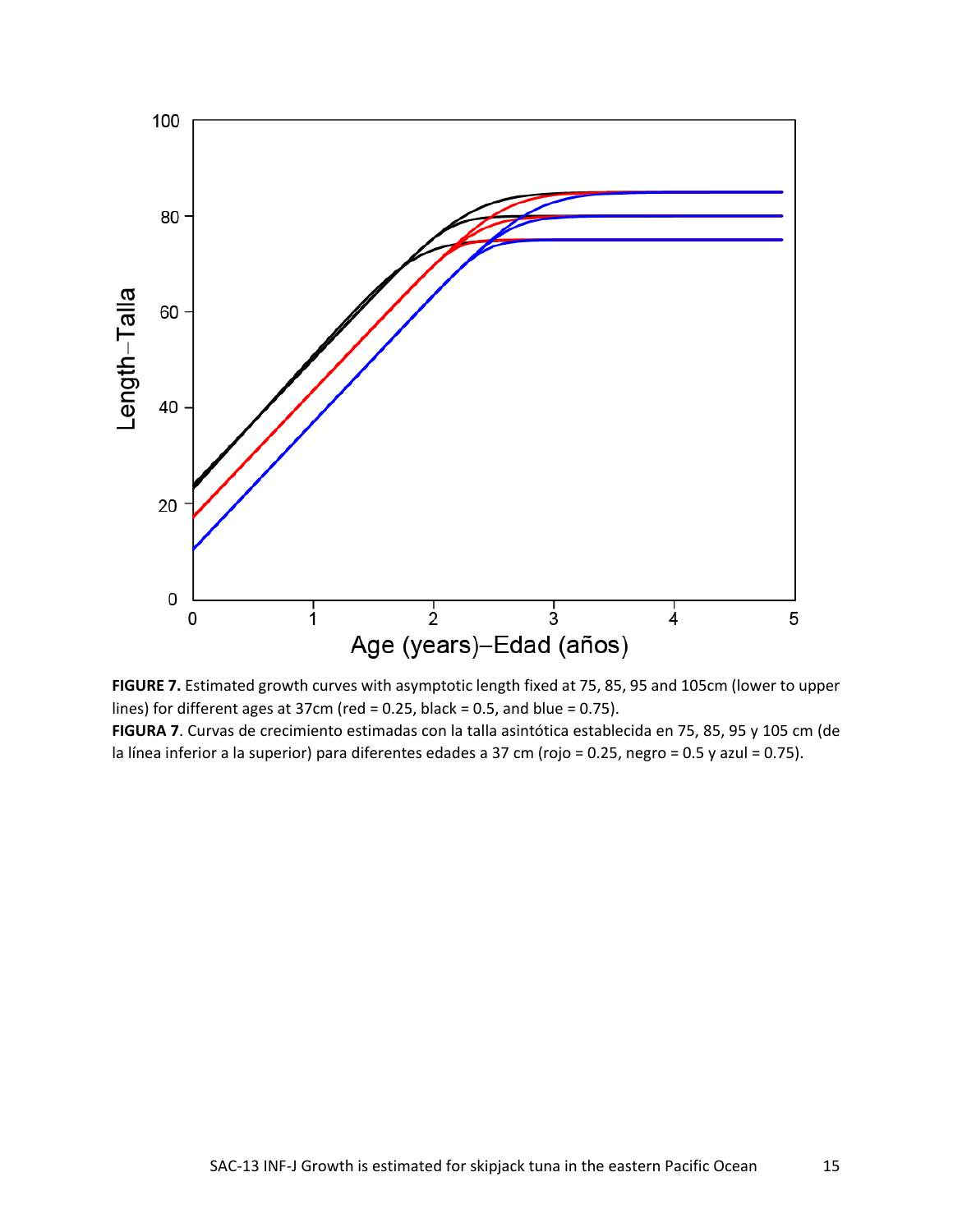



**FIGURA 8**. Ejemplos de ajustes a los datos de marcado. Las líneas relacionan la talla de liberación observada con la talla de recaptura observada para la edad estimada de cada pez marcado.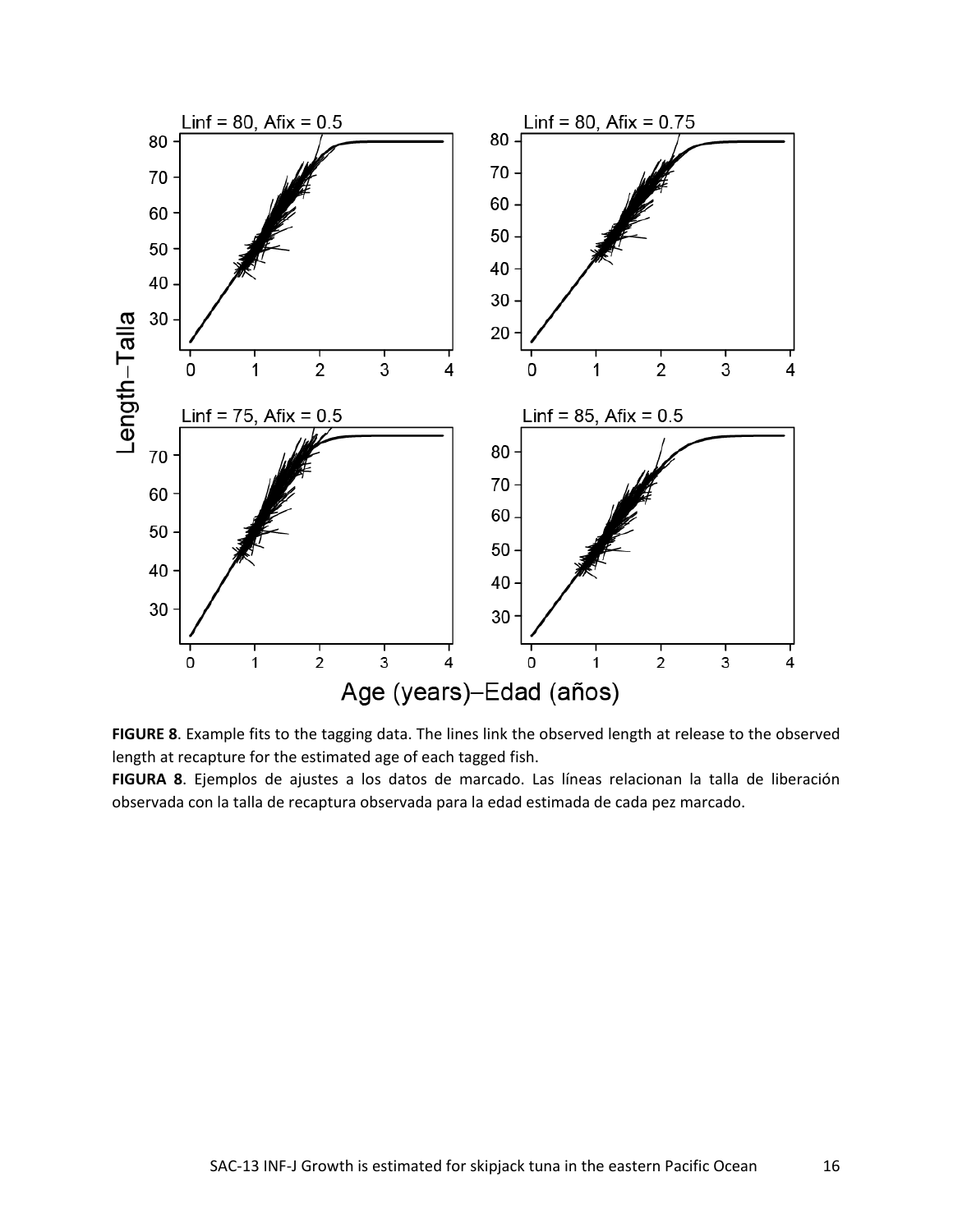

**FIGURE 9**. Estimates from other studies reported in Table 4 of Maunder (2001) compared to the average of *Rmax* estimates across all the scenarios reported in this study.

**FIGURA 9**. Estimaciones de otros estudios, presentadas en la Tabla 4 de Maunder (2001), frente al promedio de las estimaciones de *Rmax* para todos los escenarios examinados en este estudio.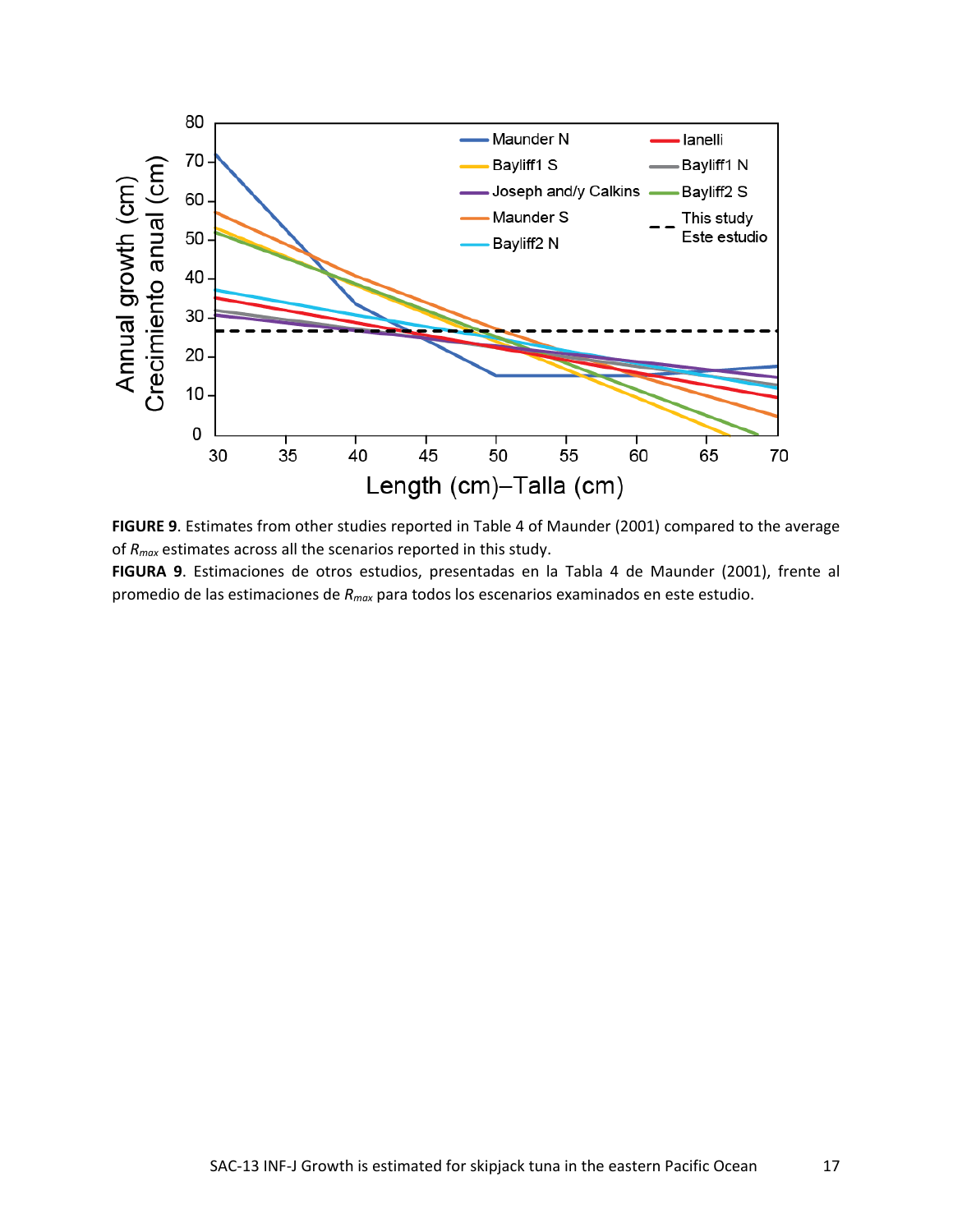**TABLE 1.** Parameter estimates, their standard errors, and the objective function value for the measurement error model under different model assumptions.

**TABLA 1.** Estimaciones de parámetros, sus errores estándar y el valor de la función objetivo para el modelo de error de medición bajo diferentes supuestos para el modelo.

| mgc      | like   | g      | se     | $In_a$ | se    | a     | $In_b$   | se    | D     | <b>Npar</b> | <b>AICc</b> | dAICc |
|----------|--------|--------|--------|--------|-------|-------|----------|-------|-------|-------------|-------------|-------|
| 1.33E+00 | 108.73 |        |        | 0.353  | 0.317 | 1.424 |          |       |       | 28          | 338.42      | 0.69  |
| 2.92E+00 | 108.56 |        |        | 0.417  | 0.253 | 1.518 | $-5.090$ | 1.226 | 0.006 | 29          | 347.63      | 9.90  |
| 2.09E+01 | 103.62 | 25.918 | 23.507 | 0.497  | 0.117 | 1.643 |          |       |       | 29          | 337.73      | 0.00  |
| 3.82E-04 | 111.23 |        |        |        |       |       | $-3.268$ | 0.096 | 0.038 | 28          | 343.42      | 5.69  |
| 3.83E+00 | 104.58 | 42.565 | 22.339 |        |       |       | $-3.399$ | 0.108 | 0.033 | 29          | 339.65      | 1.92  |
| 8.21E-01 | 103.51 | 26.627 | 23.627 | 0.477  | 0.143 | 1.611 | $-6.934$ | 2.842 | 0.001 | 30          | 347.89      | 10.16 |

Less than 20 days at liberty

Less than 50 days at liberty

| mgc      | like   | g      | <b>se</b> | $In_a$   | se     | a     | $ln_b$   | se    | b     | <b>Npar</b> | <b>AICc</b> | <b>dAICc</b> |
|----------|--------|--------|-----------|----------|--------|-------|----------|-------|-------|-------------|-------------|--------------|
| 2.49E-04 | 291.92 |        |           | 1.098    | 0.066  | 2.997 |          |       |       | 59          | 828.28      | 9.42         |
| 1.14E-01 | 287.80 |        |           | $-6.626$ | 26.665 | 0.001 | $-2.879$ | 0.067 | 0.056 | 60          | 828.69      | 9.83         |
| 2.53E-01 | 290.36 | 22.581 | 7.958     | 1.084    | 0.066  | 2.957 |          |       |       | 60          | 833.81      | 14.96        |
| 1.25E-03 | 287.80 |        |           |          |        |       | $-2.879$ | 0.066 | 0.056 | 59          | 820.02      | 1.17         |
| 1.22E-04 | 282.88 | 24.796 | 7.735     |          |        |       | $-2.921$ | 0.066 | 0.054 | 60          | 818.86      | 0.00         |
| 1.64E-01 | 282.89 | 25.369 | 7.735     | $-6.201$ | 13.539 | 0.002 | $-2.922$ | 0.066 | 0.054 | 61          | 827.86      | 9.00         |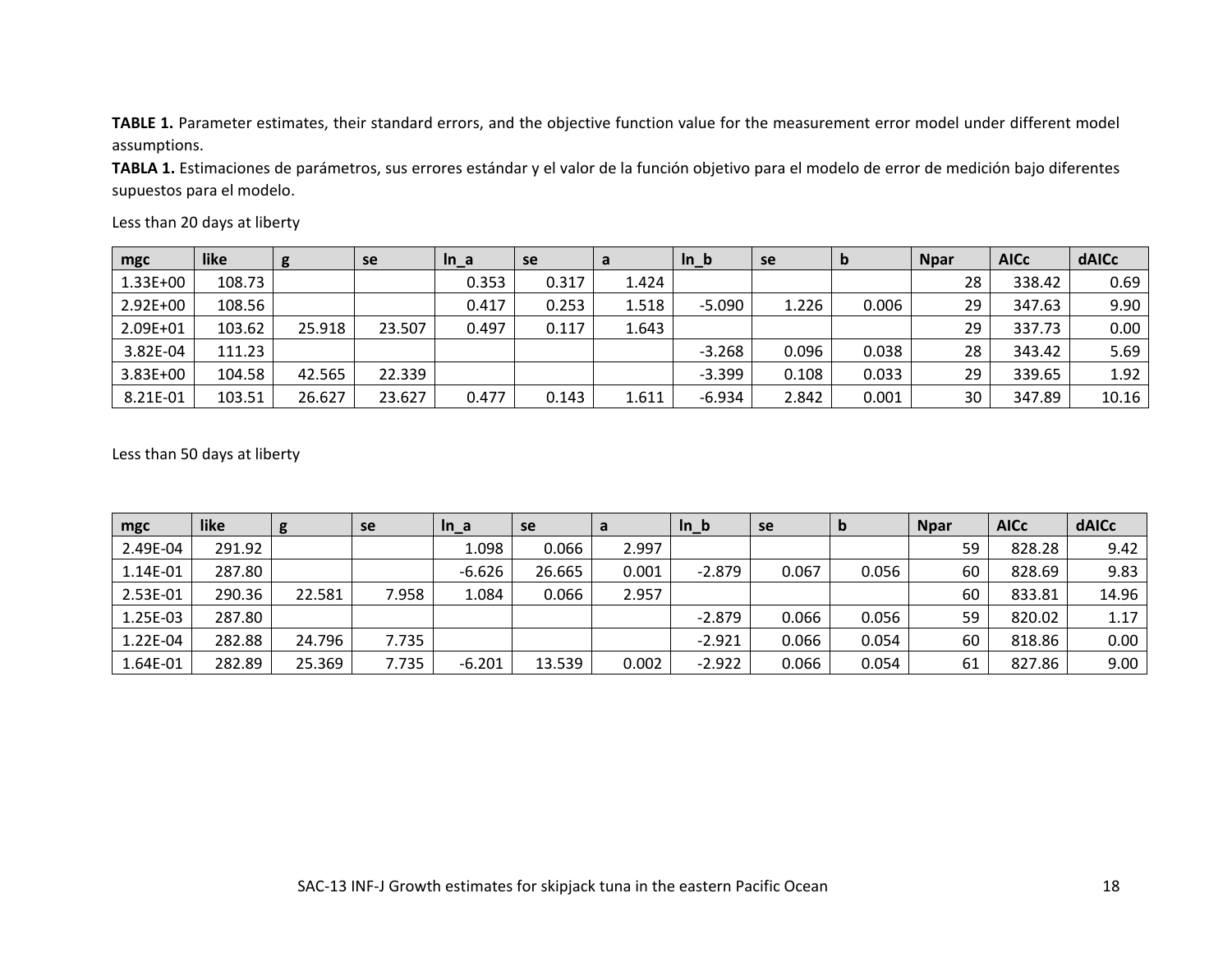**TABLE 2.** Maximum gradient component (mgc), negative log-likelihood (nlnL), parameter estimates and their standard errors (se) for different ages at 37cm (Afix) and asymptotic length

**TABLA 2.** Componente de gradiente máximo (mgc), log-verosimilitud negativa (nlnL), estimaciones de parámetros y sus errores estándar (se) para diferentes edades a 37 cm (Afix) y a la talla asintótica (Linf).

| (Linf).Afix | Linf | mgc   | nlnL    | In rmax | se   | rmax  | $ln_k$ | se   | К     | $ln_s d_b$ | se   | sd_b     |
|-------------|------|-------|---------|---------|------|-------|--------|------|-------|------------|------|----------|
| 0.5         | 75   | 35.88 | 1338.22 | 3.33    | 0.03 | 27.94 | 1.67   | 0.19 | 5.33  | $-4.01$    | 0.07 | 1.81E-02 |
| 0.5         | 80   | 0.57  | 1329.44 | 3.27    | 0.02 | 26.26 | 2.03   | 0.45 | 7.64  | -4.04      | 0.07 | 1.76E-02 |
| 0.5         | 85   | 32.03 | 1329.96 | 3.28    | 0.02 | 26.53 | 1.47   | 0.24 | 4.36  | $-4.04$    | 0.07 | 1.76E-02 |
| 0.75        | 75   | 6.59  | 1331.04 | 3.27    | 0.02 | 26.34 | 2.43   | 0.38 | 11.34 | $-4.03$    | 0.07 | 1.77E-02 |
| 0.75        | 80   | 8.60  | 1329.99 | 3.28    | 0.02 | 26.56 | 1.74   | 0.26 | 5.71  | $-4.04$    | 0.07 | 1.76E-02 |
| 0.75        | 85   | 11.41 | 1329.65 | 3.27    | 0.02 | 26.38 | 1.57   | 0.29 | 4.78  | $-4.04$    | 0.07 | 1.76E-02 |
|             | 75   | 28.02 | 1331.92 | 3.28    | 0.02 | 26.62 | 2.17   | 0.24 | 8.72  | $-4.03$    | 0.07 | 1.78E-02 |
|             | 80   | 17.14 | 1329.77 | 3.28    | 0.02 | 26.54 | 1.82   | 0.27 | 6.18  | $-4.04$    | 0.07 | 1.76E-02 |
|             | 85   | 13.34 | 1329.83 | 3.28    | 0.03 | 26.59 | 1.49   | 0.30 | 4.42  | $-4.04$    | 0.07 | 1.76E-02 |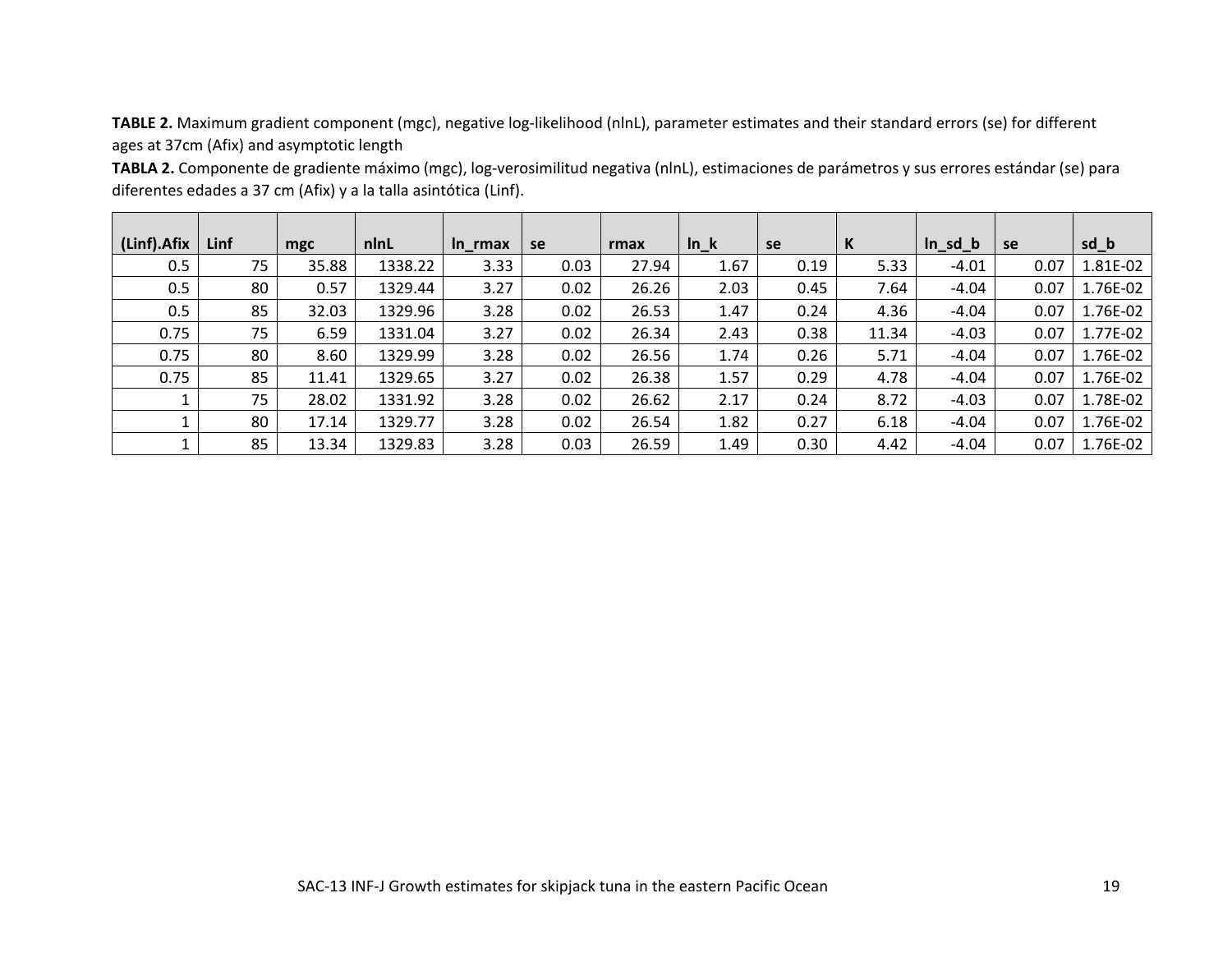**TABLE 3.** Estimates from other studies reported in Table 4 of Maunder (2001) compared to the average of *Rmax* estimates across all the scenarios reported in this study.

**TABLA 3.** Estimaciones de otros estudios, presentadas en la Tabla 4 de Maunder (2001), frente al promedio de las estimaciones de *Rmax* para todos los escenarios examinados en este estudio.

| <b>Study</b>              | 30    | 40    | 50    | 60    | 70     |
|---------------------------|-------|-------|-------|-------|--------|
| <b>Maunder N</b>          | 72    | 33.6  | 15.2  | 15.2  | 17.6   |
| <b>Maunder S</b>          | 57.2  | 40.8  | 27.2  | 15.2  | 4.8    |
| <b>Bayliff1 N</b>         | 32    | 27.2  | 22.4  | 17.6  | 12.8   |
| <b>Bayliff1 S</b>         | 53.2  | 38.4  | 24    | 9.6   | $-5.2$ |
| <b>Bayliff2N</b>          | 37.2  | 30.8  | 24.8  | 18.4  | 12     |
| <b>Bayliff2 S</b>         | 52    | 38.8  | 25.2  | 11.6  | $-2$   |
| <b>Joseph and Calkins</b> | 30.8  | 26.8  | 22.8  | 18.8  | 14.8   |
| lanelli                   | 35.2  | 28.8  | 22.4  | 16    | 9.6    |
| This study                | 26.64 | 26.64 | 26.64 | 26.64 | 26.64  |